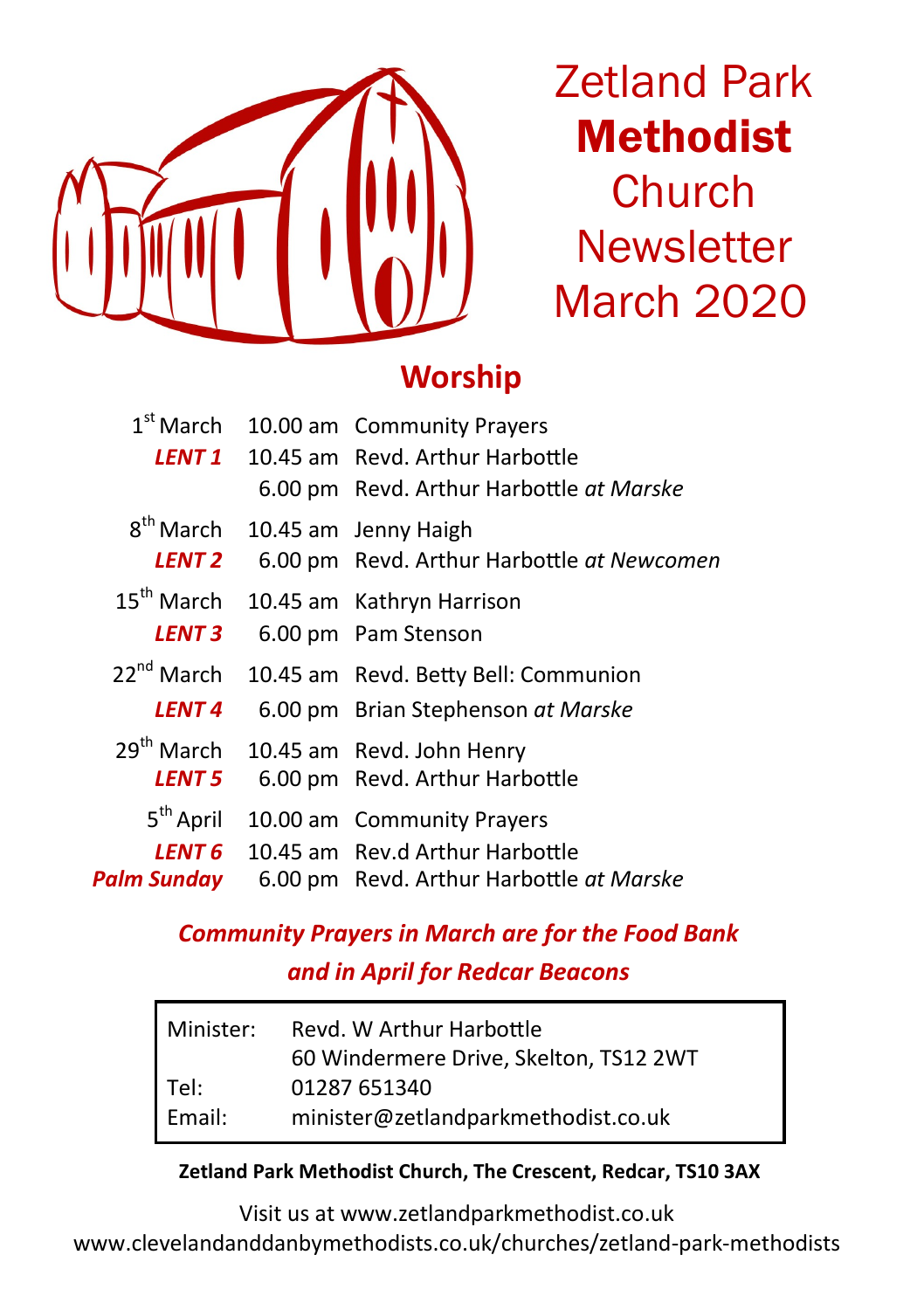### **Lent: a time to slow ourselves down?**

The church year sometimes feels like a relentless merry-go-round; we rush from one festival to the next and then throw in a handful of special services for other events (like anniversaries, MHA etc), adding ever more and more things to be organised. Despite the example of our Saviour, who the Bible tells us frequently found time to step aside from the pressures of his ministry (usually up a hill) to commune with God, it seems that we are intent on just doing just the opposite, on doing more and more and then wonder why we are always tired out.

But, Lent is meant to be a time of reflection, the period when we remember Jesus' forty days in the wilderness, connecting with God and reflecting on where God was leading him at the start of his ministry. So, why have we so dramatically changed what it should be about and how are you going to make time for your own connection with God this year during this six weeks commencing 26th February?

I have acquired a couple of books, a weekly study and a daily study - I am just hoping that I can maintain the discipline necessary to use them creatively (as opposed to just rushing through the material or cramming several days into one to catch up!). This might not prove as easy as I had planned as I have just noticed that I now have only six free evenings in the whole of Lent, despite having tried to keep Lent free from routine business meetings! There is not even a consistent evening space to run a Lent group, which is really sad.

Maybe, part of the problem is that we have come to think that God judges us according to what we **do** - more than **what we become**! So we do more and more and that gives us ever less time to see how God may be trying to lead, guide and direct us! Maybe also, we feel the burden of the state the Church is in and think that it is our job to sort it out - actually, God just asks us to be faithful, not successful, and faithfulness comes from listening to Him and becoming the people he wants us to become. So many times in the Bible God/Jesus talk about what we must become - eg God said to Abraham "... **I will make you** ... "; Jesus said to his disciples "Come, follow me and **I will make you** .... ", to name but two!!!

So maybe this year we would do well to really try to use Lent to listen to God, to connect with him through personal prayer and careful study that we might become the followers, become the church, he wants us to be! May your Lent be an enriching time of space with God that you might grow into the person he wants you to be.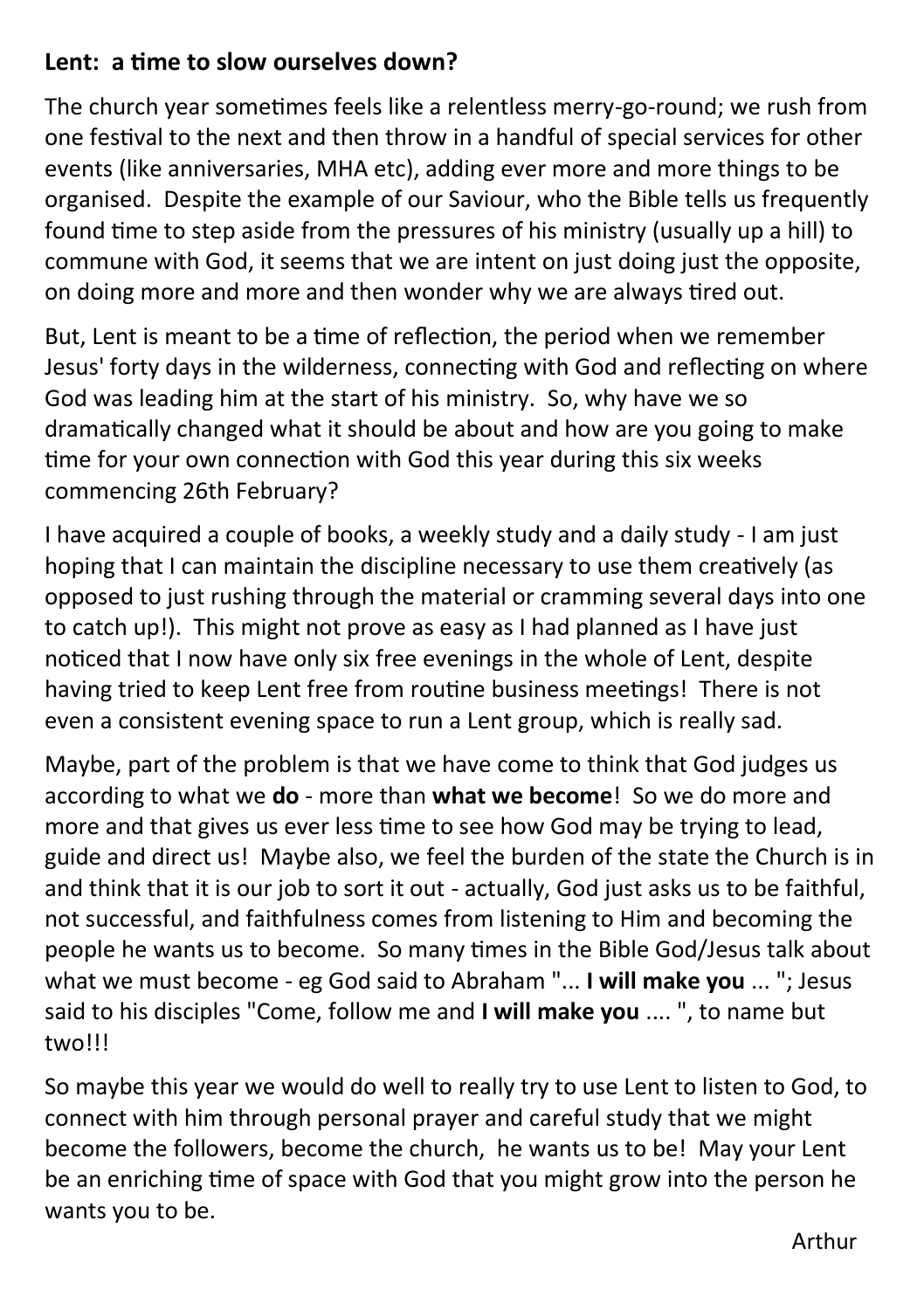# **Lent 2020**

During Lent we are going to start our service each Sunday with a reflection on the wilderness based around a tableau which will vary each week. If you can, take a little time to look at it before or after the service and see what you notice.

The over-arching theme is 'testing conversations', which links the tableau with the lectionary gospel reading.

Each week there will be a brief comment on the scene and the gospel, followed by a short prayer and then we will sing a verse of Kum ba ya, with different words each week as below:

| <b>Week</b>          | <b>Gospel</b> | <b>Title of</b><br>passage | Kum ba ya                |
|----------------------|---------------|----------------------------|--------------------------|
| Lent 1               | Matthew       | Temptation of              | Someone's praying Lord   |
| $1st$ Mar            | $4:1 - 11$    | Jesus                      |                          |
| Lent 2               | John          | Nicodemus visits           | Someone's seeking Lord   |
| 8 <sup>th</sup> Mar  | $3:1 - 17$    | Jesus                      |                          |
| Lent 3               | John          | Jesus and the woman        | Someone's thirsty Lord   |
| $15^{\text{th}}$ Mar | $4:5 - 42$    | of Samaria                 |                          |
| Lent 4               | John          | A man born blind           | Someone's seeing Lord    |
| $22^{nd}$ Mar        | $9:1 - 41$    | receives his sight         |                          |
| Lent 5               | John          | The death of               | Someone's crying Lord    |
| $29th$ Mar           | $11:1 - 45$   | Lazarus                    |                          |
| Lent 6               | Matthew       | From betrayal to end of    | Someone's suffering Lord |
| $5th$ Apr            | 26:14-27:66   | passion narrative          |                          |

### **Methodist Women In Britain**

### **Coffee Morning — 10am to 11.30am — Saturday 28th March**





Marske Methodist Church

To raise funds for the COCO Project

(Comrades of Children Overseas)

This is to build a classroom for scholars in Kenya